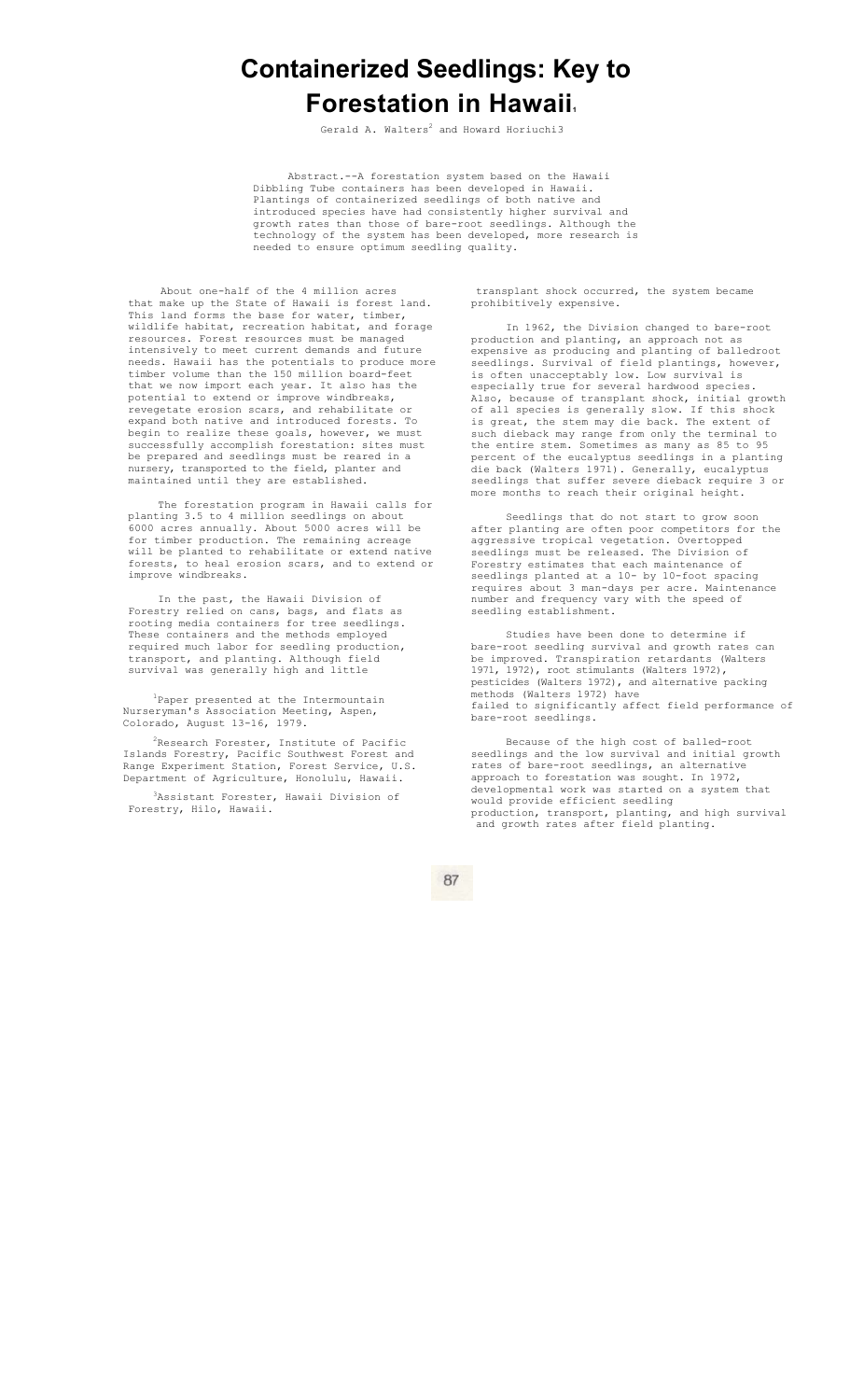Because specialized containers for tree seedlings were being developed elsewhere, it seemed to us that our new system should focus on a specialized container.

Originally, we planned to adapt one of these existing container systems to Hawaii. After growing seedlings in different containers and evaluating the potential systems, however, the Hawaii Dibbling Tube (HDT) and the HDT forestation system was designed. Just as the containers and container systems used elsewhere are designed for their species, soils, climates, and people, the HDT system was designed to meet Hawaii's requirements.

Hawaii Dibbling Tubes are individual containers that fit into a rack, 100 per rack. Density is 40 tubes per square foot. The tube itself is made of high density polyethylene, and measures 5 inches deep and 1 1/8 inches inside top diameter. The volume is about 3.4 cubic inches. The cavity has four ridges that extend from top to bottom. These ridges prevent lateral roots from spiraling within the container, and thus prevent pot binding.

More than 20 different tree species, mostly broadleaf, are now being planted in Hawaii's forests (table 1). The many species are needed because of the variable site conditions and planting objectives in Hawaii: annual rainfall on different sites can range from 20 to 250 inches; soils vary from deep

to shallow and from fine-textured to undifferentiated volcanic clinkers; plantable elevations extend from near sea level to more than 9500 feet.

The forestation system developed for Hawaii includes the nursery, transport, and field phases (fig. 1). Each phase is an integral part of the whole, like links in a chain. Each .<br>link can be divided into the technological and biological aspects. Most of the technology has been developed to allow efficient progress from seed in the nursery to established seedlings in the forest.

Table 1.--Tree species presently used for<br>reforestation in Hawaii

Scientific name

Common name

| Acacia koa                                                                                                                                          | Koa                                                                                                                       |
|-----------------------------------------------------------------------------------------------------------------------------------------------------|---------------------------------------------------------------------------------------------------------------------------|
| A. melanoxylon                                                                                                                                      | Blackwood acacia                                                                                                          |
| Araucaria heterophylla                                                                                                                              | Norfolk-Island-Pine                                                                                                       |
| Casuarina cunninghamiana                                                                                                                            | Short leaf Ironwood                                                                                                       |
| C. equisetifolia                                                                                                                                    | Long leaf Ironwood                                                                                                        |
| Cupressus lusitanica                                                                                                                                | Mexican cypress                                                                                                           |
| C. macrocarpa                                                                                                                                       | Monterey cypress                                                                                                          |
| Eucalyptus citriodora                                                                                                                               | Lemon-Gum eucalyptus                                                                                                      |
| E. deglupta                                                                                                                                         | Bagras eucalyptus                                                                                                         |
| E. robusta                                                                                                                                          | Robusta eucalyptus                                                                                                        |
| E. saligna                                                                                                                                          | Saligna eucalyptus                                                                                                        |
| Flindersia brayleyana                                                                                                                               | Queensland-Maple                                                                                                          |
| Melaleuca guinguenervia                                                                                                                             | Cajeput-Tree                                                                                                              |
| Olea europaea<br>Pinus elliottii<br>P. radiata<br>P. taeda<br>Sequoia sempervirens<br>Sophora chrysophylla<br>Toona australis<br>Tristania conferta | (Paper-bark)<br>Olive<br>Slash pine<br>Monterey pine<br>Loblolly pine<br>Redwood<br>Mamane<br>Australian toon<br>Brushbox |

#### NURSERY PHASE

#### Headhouse Operation

The headhouse is divided into storage and work areas. Sufficient tubes, racks, rooting medium, and gravel (seed cover) are stored to produce about 500,000 seedlings. The work area is designed so that one process flows smoothly into the next. Tubes are put into racks, cleaned, filled, sown, covered and transported to the seedling culture area in one continuous flow (fig. 2).

## Rooting Medium

A 1:1 mix by volume of sphagnum peat and vermiculite is used. A 1-cubic yard soil mixer



nursery to established tree in the forest.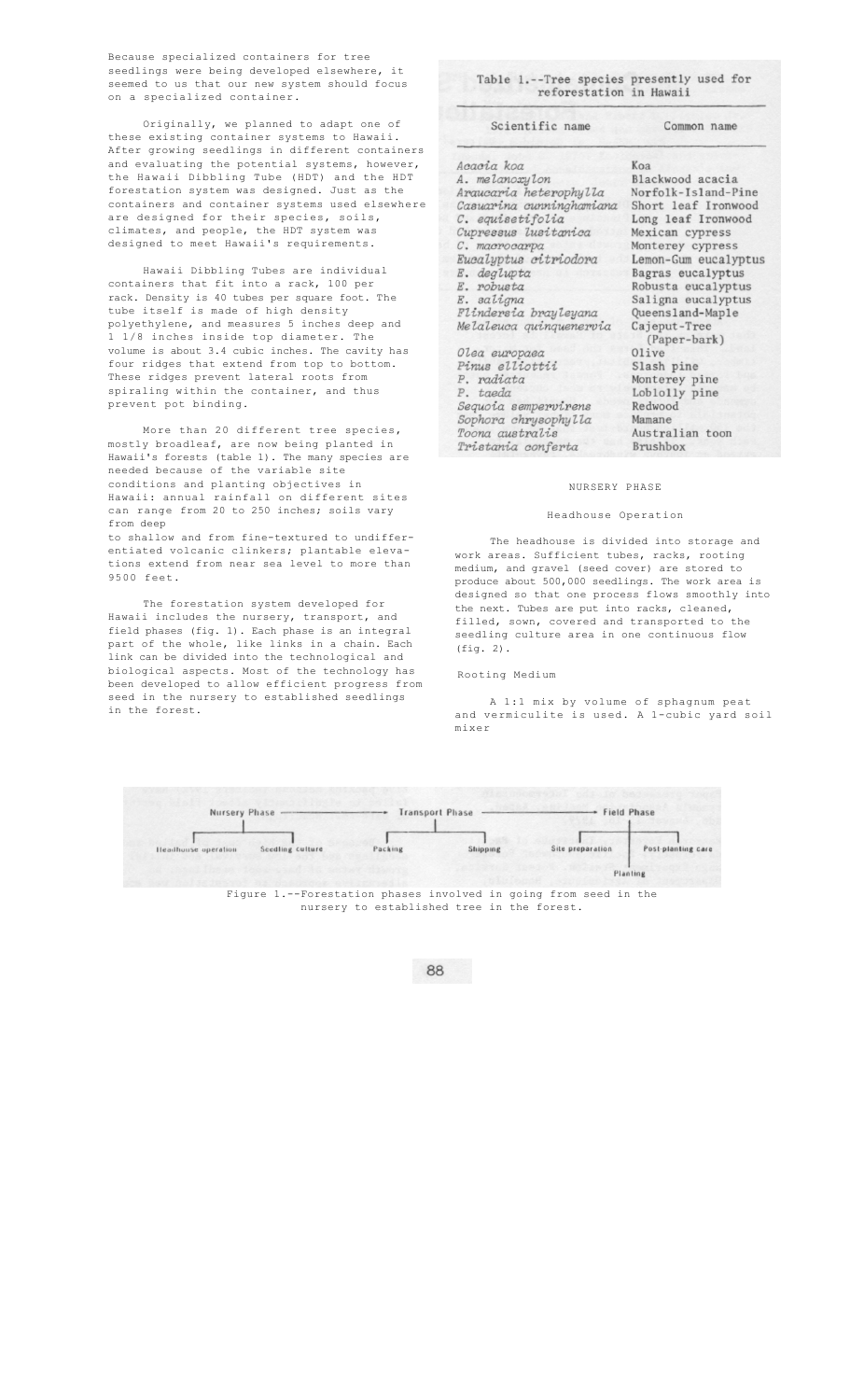

and processing equipment for tubes and racks.

#### $(modified$  Bouldin & Lawson<sup>4</sup>) is used to prepare the medium. Bales of peat and vermiculite are placed in the mixer; the covers are slit and removed. This method of loading the mixer reduces the dust problem. The solid lid on the mixer has spray nozzles. The lid is closed and a recycling timer is activated, allowing a known amount of water to spray into the mixer. This ensures that each batch of rooting medium has the same moisture content. Once the rooting medium is mixed, the batch of this selfcleaning mixer is opened and the rooting medium falls onto a conveyor-elevator. The rooting medium is carried to a hopper over a tubefilling machine.

#### Tube and Rack Cleaning

Tubes and racks are cleaned in a commercial dishwasher at a rate of about 8000 tubes per hour. The rate can be increased by using more automated types of dishwashers. The unit used by the Division of Forestry has a water-saving system and provides a chlorine rinse.

## Tube Filling

Three racks or 300 hundred tubes are placed in an impact loader. A hydraulic system moves plates out of the way, allowing rooting medium to fall into the tubes. The machine is turned on and the racks are raised, then dropped; the sudden stop at the bottom forces the medium into the tubes. After about 30 seconds, the machine automatically shuts off. The hydraulic system moves the plates back to prevent any further downward movement of the mix. The filled tubes are removed from the machine and placed on a dead-roller conveyor.

4 Mention of trade name is solely for information purposes. No endorsement is implied.

Rooting Medium Compaction

When the tubes come from the tube-filling machine they are filled to the top; consequently, there is no room for seeds. A simple press device, consisting of a plate with 100 dowels fixed in the same arrangement as the tubes in the rack, is used to compress the rooting medium. An easy adjustment permits compaction to different depths, depending on the size of the seeds to be sown.

# Seed Sowing

Two different devices are used to sow seed. A vacuum seeder is used for sowing flat seeds. Its principles and technique are the same as those of vacuum seeders used elsewhere, except it places seeds at a spacing appropriate for the Hawaii Dibbling Tubes. The second device is a manual seeder and is used for round seeds.5 It consists of three plates held by a frame. Holes in all three plates have the same arrangement as the tubes in the rack; however, holes in the top and bottom plates do not line up and the middle plate slides between the top and bottom plates. Seeds are put on the top plate. When the middle plate is slid so that the holes in it line up with the holes in the top plate, seeds fall into the holes in the middle plate. And then when the middle plate is slid so that holes in it line up with the holes in the bottom plate, the seeds fall through into the tubes (fig. 3). Multiple sowings can be made by moving the middle plate back and forth as many times as the desired number of seeds per tube. The number of seeds sown per tube is based on germination tests.

5 Waters, Gerald A., and Donovan Goo. A new manual seeder for round seeds. (To be published in Tree Planters' Notes.)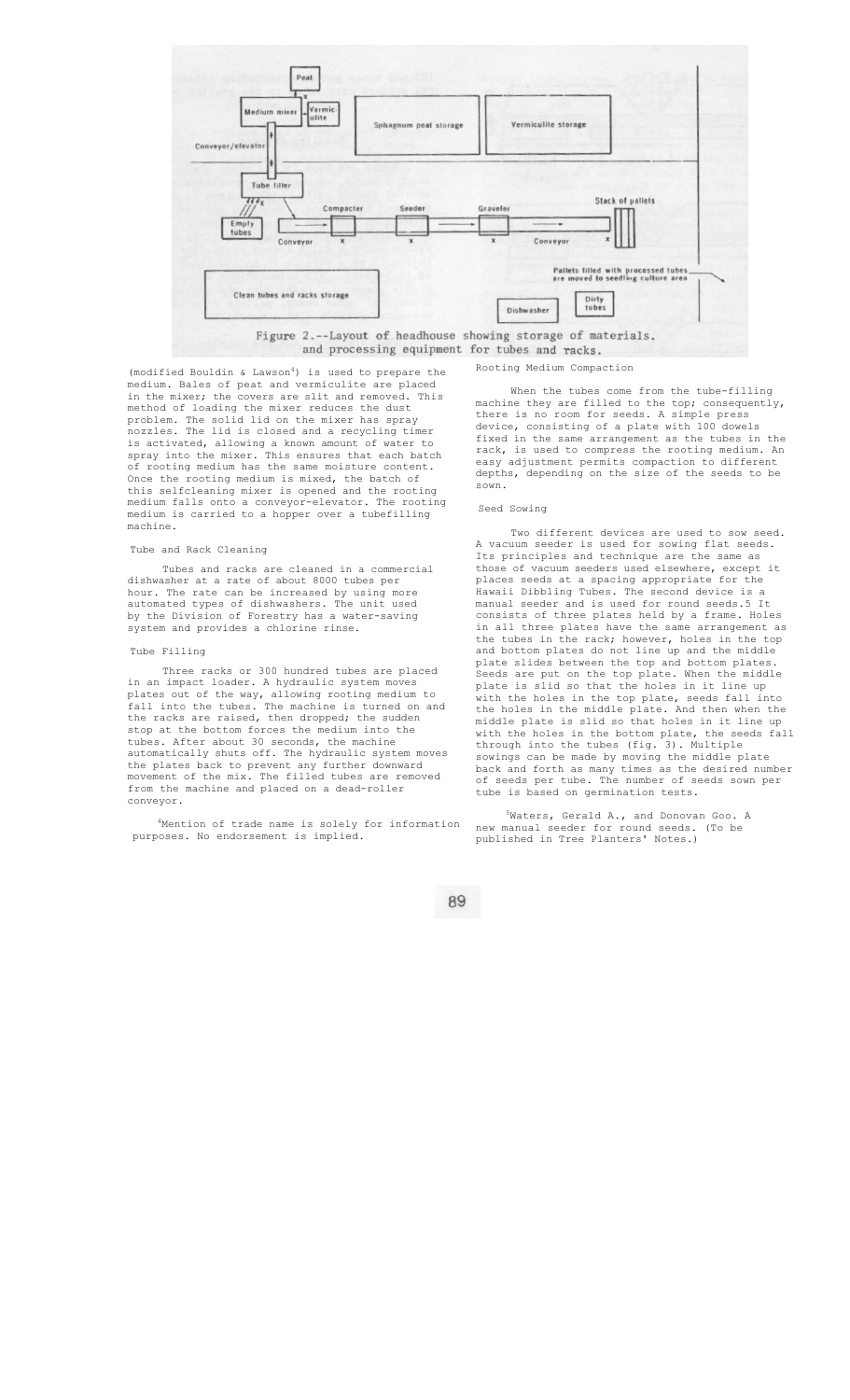

Figure 3.--Schematic of part of the Manual Seeder illustrating its operation: (a) a hole in the top plate is filled with seeds; (b) the middle plate is moved so that hole in it lines up with the hole in the top plate, a seed drops into the hole, (c) then as the middle plate is moved so that the hole in it lines up with the hole in the bottom plate, a seed falls into the container.

#### Seed Covering

Seeds are covered with crushed basalt rock (2 mm in size). A device similar to the manual seeder is used to apply the gravel.

#### Transfer of Tubes and Racks to the Seedling Culture Area

A stack of specially designed pallets is placed at the end of the conveyor. When a rack of tubes is complete, it is placed on the pallet. When the pallet is filled with 12 racks or 1200 tubes, a forklift picks up the load and moves it to the plant shelter. The next pallet in the stack is there to receive more racks. In the plant shelter, the pallet is set on four cement blocks so that it forms the bench top.

## Headhouse Productivity

By using the mechanical and manual equipment described, six people can process about

100,000 tubes per day, including transferring the pallets with tubes to the growing area.

# Seedling Culture

Racks are kept in the plant shelter for about 6 weeks, or until the seedlings are several inches tall. Light intensity is kept at about 50 percent. Water is applied daily through an overhead irrigation system. Nutrients are injected into the irrigation system using a<br>Smith liquid fertilizer injector<sup>4</sup> at a rate of 75 to 100 ppm N basis of 12.5-25-25. All formulations are commercially prepared. Pesticides are applied as necessary. When ready, pallets of seedlings are moved outside with a forklift.

When the seedlings are outside, the only environmental factors that are controllable are water and nutrients. Water is applied daily through impact irrigation heads. The system provides about 120 percent overlap which is necessary because of the frequent 20-plus mileper-hour winds. Nutrients are injected through the irrigation system. The nutrient solution initially is about 75 ppm N basis of 20-20-20. After several weeks, the concentration is increased to 250 ppm N basis. When the seedlings are about 10 inches tall, the formulation and rate are changed to 75 ppm N basis of 12.5-25-25. When the seedlings are from 12 to 14 inches tall, they are shipped to the field for planting. Most of our species are tropical and semitropical so there is often no dormant period. We can generally only slow growth by limiting water and nitrogen.

# TRANSPORT PHASE

# Seedling Packing

A forklift carries a pallet of seedlings to the packing area where they are removed from the tubes and packed horizontally in waxlined cardboard boxes so that the roots face toward the box ends and the tops overlap. These boxes, which hold 200 seedlings, provide protection even when they are stacked. Palletizing a load of seedlings is, therefore, possible. Also, sealing the seedlings in boxes fulfills State Department of Agriculture regulations for shipping plant material between islands.

## Seedling Transport

Pallets of seedlings are loaded onto trucks and transported to the planting site. Seedlings destined for other islands are shipped via air freight.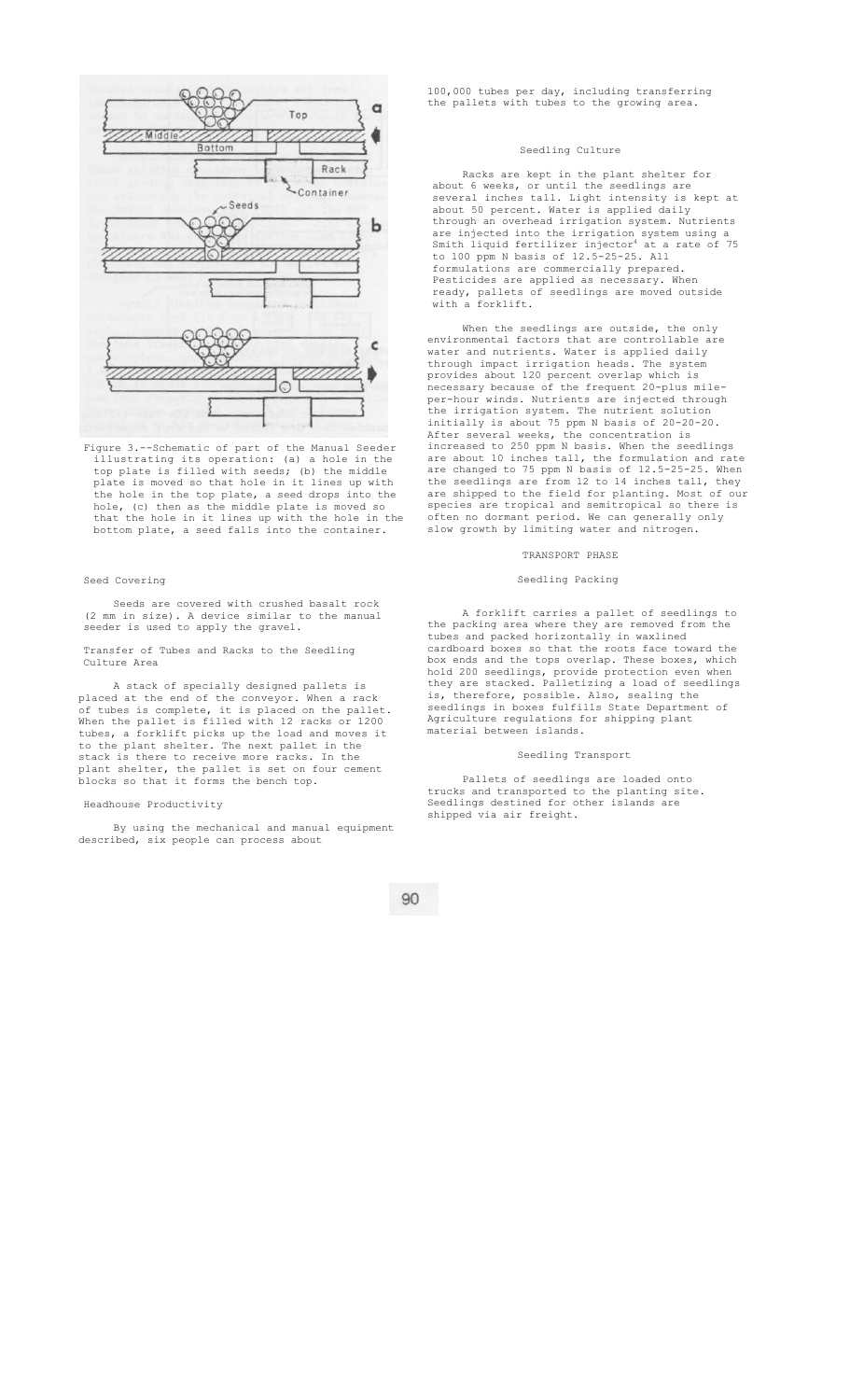# FIELD PHASE Site Preparation

Sites are prepared by using bulldozers, herbicides, or both. Preparation of sites with soil is relatively routine; that is, brush and debris are crushed or windrowed by a bulldozer. Preparation of sites of lava rockland, however, can be challenging. Throughout lava rockland areas are lava tubes-natural caves with roofs that may vary from several inches to several hundred feet thick. A bulldozer may break through and drop into a lava tube, sometimes 10 to 20 feet deep.<br>Herbicides, especially dalapon and Roundup<sup>6</sup>, are used for site preparation on steep slopes.

## Planting

Packing boxes containing the seedlings are quickly converted to seedling carrying boxes by making several cuts and folding the box (fig. 4) (Walters 1978). Packing seedlings fully in one end of the box before packing the other end allows the tops to separate easily when the box is cut and folded. When the box is empty, it is flattened and shipped back to the nursery and reused. The cut section is taped for reuse.

A dibble is used to make the planting holes. The dibble is specially designed for seedlings grown in the Hawaii Dibbling Tubes. Our dibbles are made from readily available materials: the dibble portion is made from a broken axle, the foot and grubbing bar from a

 $6$ Mention of herbicides does not imply<br>mendations for their use, nor does it imply recommendations for their use, nor does that the uses noted here have been registered. All uses of pesticides must be registered by appropriate State and/or Federal agencies before they can be recommended.

broken truck spring, and the wooden handle receptacle from a 1-inch galvanized pipe fitting. The dibble used for making holes in clay soils has burrs on it to scarify the inside of the planting hole. The burrs are made by striking the rod of an arc-welder against the dibble. Dibble planting works well in lava rockland as the dibble acts as a probe

to find cracks into which to plant the seedlings.

A single worker, using this system, can plant from 750 to 1000 seedlings per 8-hour field day. Dibble planting is about twice as fast as the pick method used for bare-root seedlings. Besides being fast, dibble planting helps ensure planting quality. The dibble consistently makes a hole that is the right size and shape for the seedling's root system. The tree planter does not have to decide how deep and wide to dig the planting hole. Planters' bias, therefore, is significantly reduced. Dibble planting also helps maintain consistency of planting quality between planters. All the tree planter has to do is to make the planting hole, insert the seedling root system, press it down to ensure maximum contact between the roots and soil, and then cover the top of the plug.

In the past, machine planting has been used for bare-root pine seedlings. Although it has not been tried with containerized seedlings, with slight modification, it should work. Machine planting has the greatest potential for establishing eucalyptus stands on abandoned agricultural land and for establishing eucalyptus windbreaks in rangeland.

#### Postplanting Care

More and more, newly planted seedlings in Hawaii are being fertilized. Generally, about 2 ounces of 10-30-10 fertilizer are placed in a hole made about 4 inches from the seedling. This practice is based on preliminary research.



Figure 4.--Seedling packing box is easily converted to seedling carrying box by (a) cutting along premarked lines on three sides, and (b) folding the box ends together. A precut hand-hold (c) makes the box easy to carry.